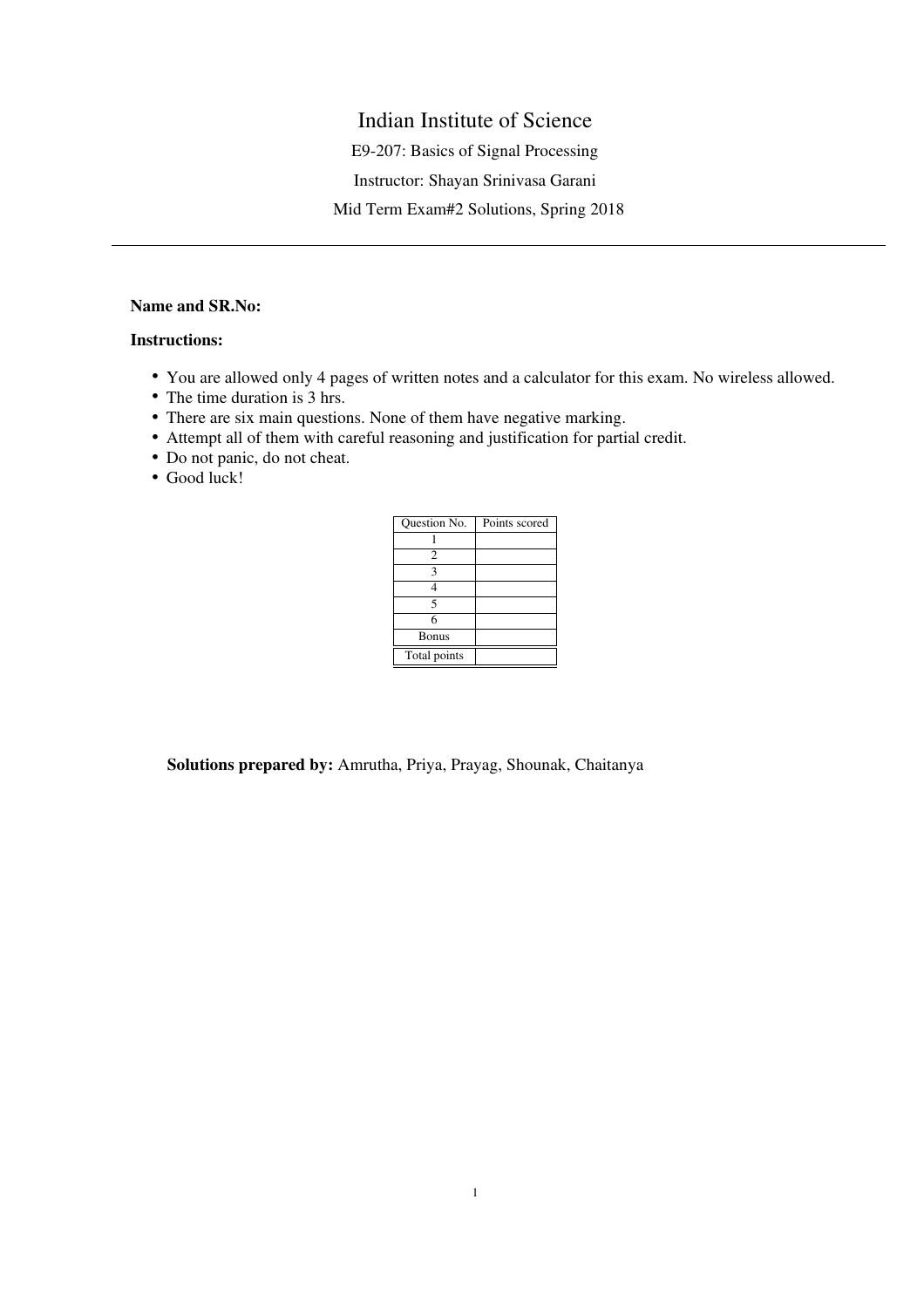PROBLEM 1: Simplify the following multirate systems shown in Figure 1 as best as you can. Obtain the simplified frequency response. Show all your steps carefully. (15 pts.) (15 pts.)



FIGURE 1. Multirate systems.

## SOLUTION:

We use the identities in Figure 2 to simplify the given transformations.



Figure 2: Identities related to decimation, upsampling and delay operations.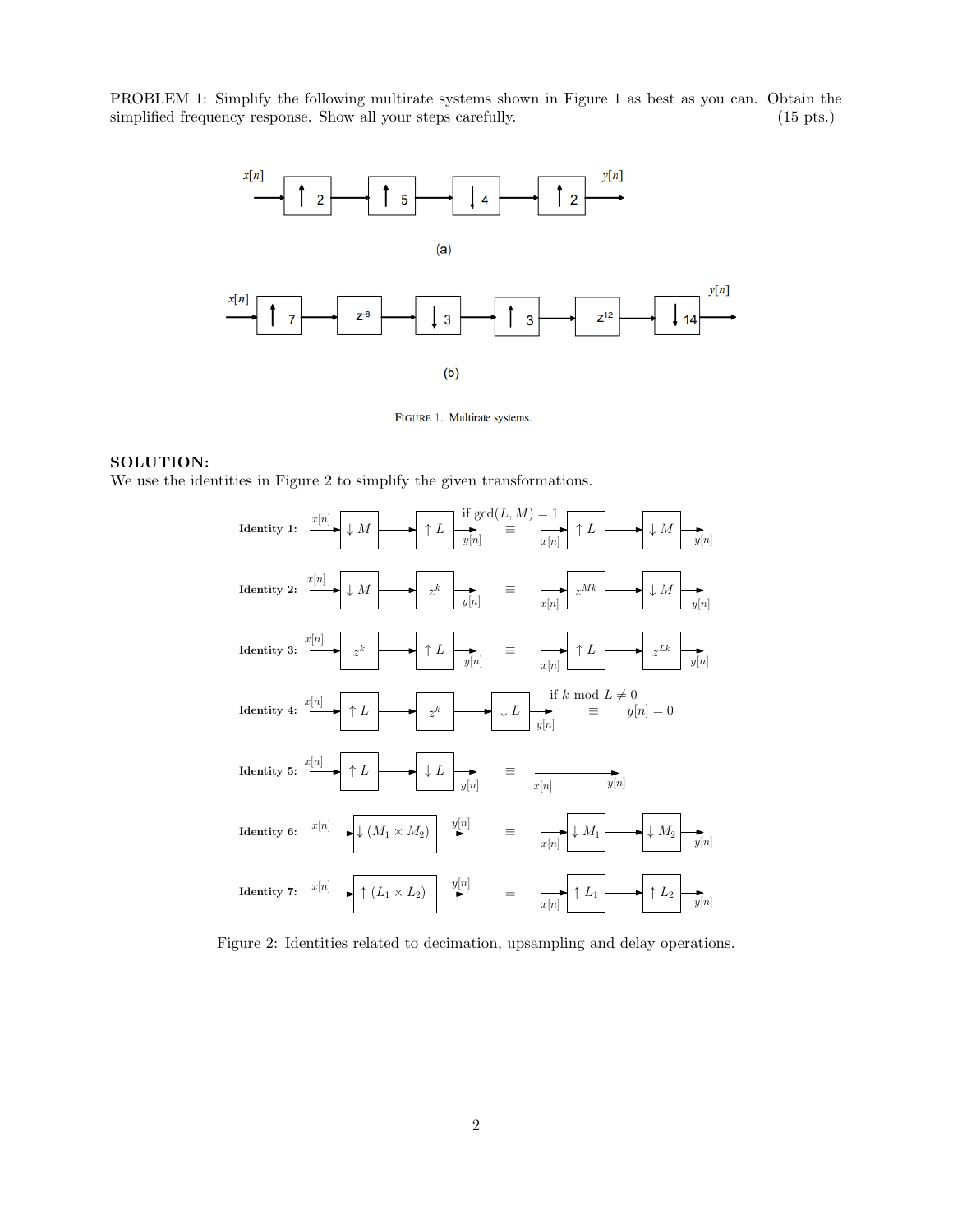(Part a)



 $X_1(z) = \frac{1}{2} \left( X(z^{\frac{1}{2}}) + X(-z^{\frac{1}{2}}) \right)$ Therefore,  $Y(z) = X_1(z^{10}) = \frac{1}{2}(X(z^5) + X(-z^5))$ .

(Part b)



Therefore,  $Y(z) = 0$ .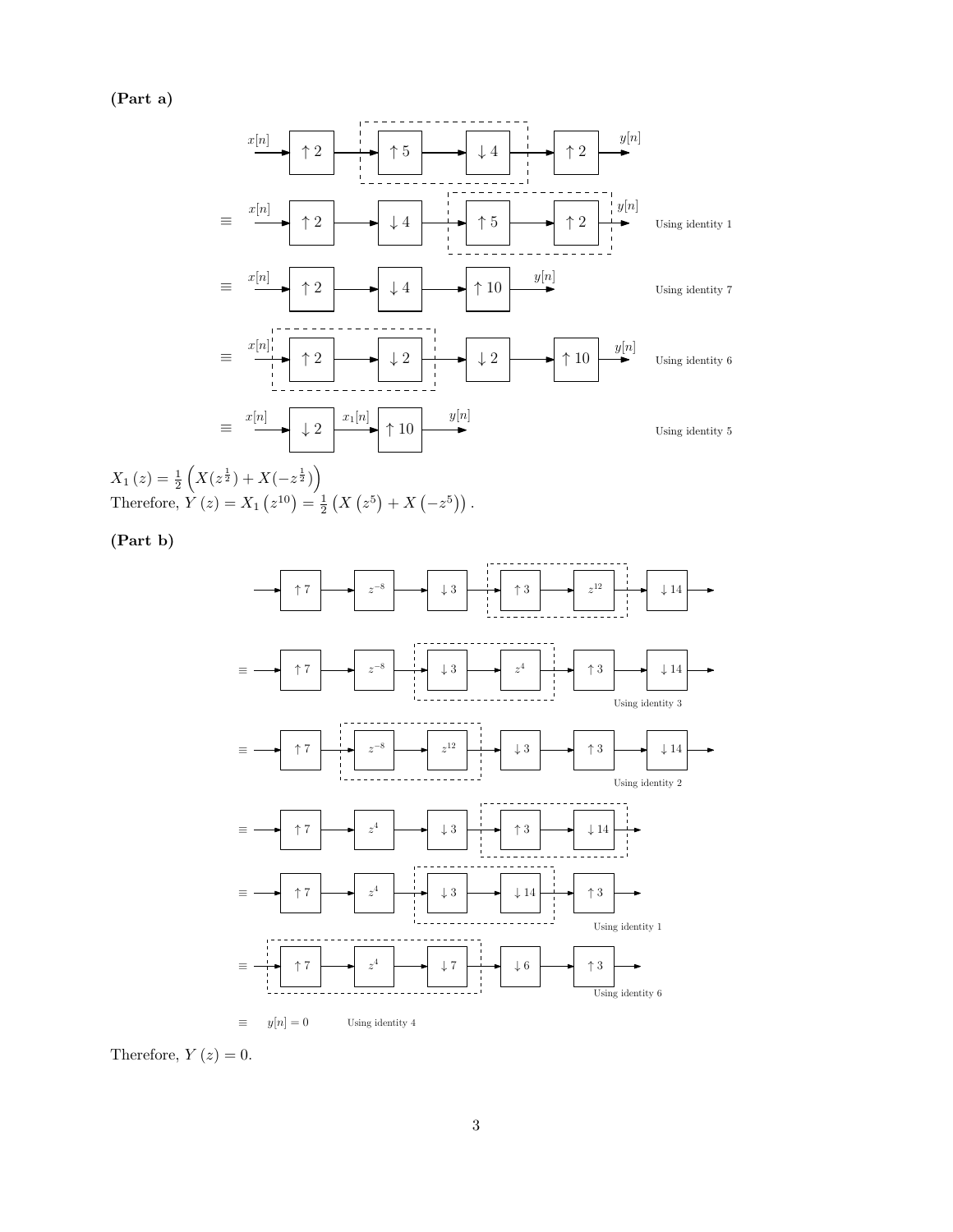PROBLEM 2: Prove that decimation by M followed by expansion by L can be interchanged if L and M are relatively prime. You must prove this result in the frequency domain representation. (10 pts.)

### SOLUTION:



Figure 3: Comparing the outputs by changing the order of decimator and upsampler.

From Figure 3,

$$
X_1(z) = \frac{1}{M} \sum_{i=0}^{M-1} X\left(z^{\frac{1}{M}} e^{j\frac{2\pi i}{M}}\right)
$$
  
\n
$$
\implies Y_1(z) = X_1(z^L)
$$
  
\n
$$
= \frac{1}{M} \sum_{i=0}^{M-1} X\left(z^{\frac{L}{M}} e^{j\frac{2\pi i}{M}}\right).
$$
 (1)

Similarly,

$$
X_2(z) = X(z^L)
$$
  
\n
$$
Y_2(z) = \frac{1}{M} \sum_{i=0}^{M-1} X_2(z^{\frac{1}{M}} e^{j\frac{2\pi i}{M}})
$$
  
\n
$$
= \frac{1}{M} \sum_{i=0}^{M-1} X\left(\left(z^{\frac{1}{M}} e^{j\frac{2\pi i}{M}}\right)^L\right)
$$
  
\n
$$
= \frac{1}{M} \sum_{i=0}^{M-1} X\left(z^{\frac{L}{M}} e^{j\frac{2\pi i L}{M}}\right).
$$
\n(2)

To prove that  $Y_1(z) = Y_2(z) \forall X(z)$ , it is necessary and sufficient to satisfy the following condition:

$$
\left\{ X \left( z^{\frac{L}{M}} e^{j \frac{2\pi i L}{M}} \right) \mid i = 0, 1, \cdots, M - 1 \right\} = \left\{ X \left( z^{\frac{L}{M}} e^{j \frac{2\pi i}{M}} \right) \mid i = 0, 1, \cdots, M - 1 \right\} \forall X (z)
$$
(3)

*i.e.*, 
$$
\{e^{j\frac{2\pi i L}{M}} | i = 0, 1, \cdots, M - 1\}
$$
 =  $\{e^{j\frac{2\pi i}{M}} | i = 0, 1, \cdots, M - 1\}$ . (4)

Since  $e^{j2\pi k} = 1 \forall k \in \mathbf{Z}$ , we have  $e^{j\frac{2\pi i L}{M}} = e^{j\frac{2\pi (iL \mod M)}{M}}$ . Hence, the equivalent condition is

$$
\{(iL) \mod M \mid i = 0, 1, \cdots, M - 1\} = \{0, 1, \cdots, M - 1\}.
$$
 (5)

Let  $0 \le i_1 \le M-1$  and  $0 \le i_2 \le M-1$  such that  $i_1 \ne i_2$ . Without loss of generality, consider  $i_1 < i_2$ . Using the following identity on modulo operation

$$
(a - b) \mod M = (a \mod M - b \mod M) \mod M,
$$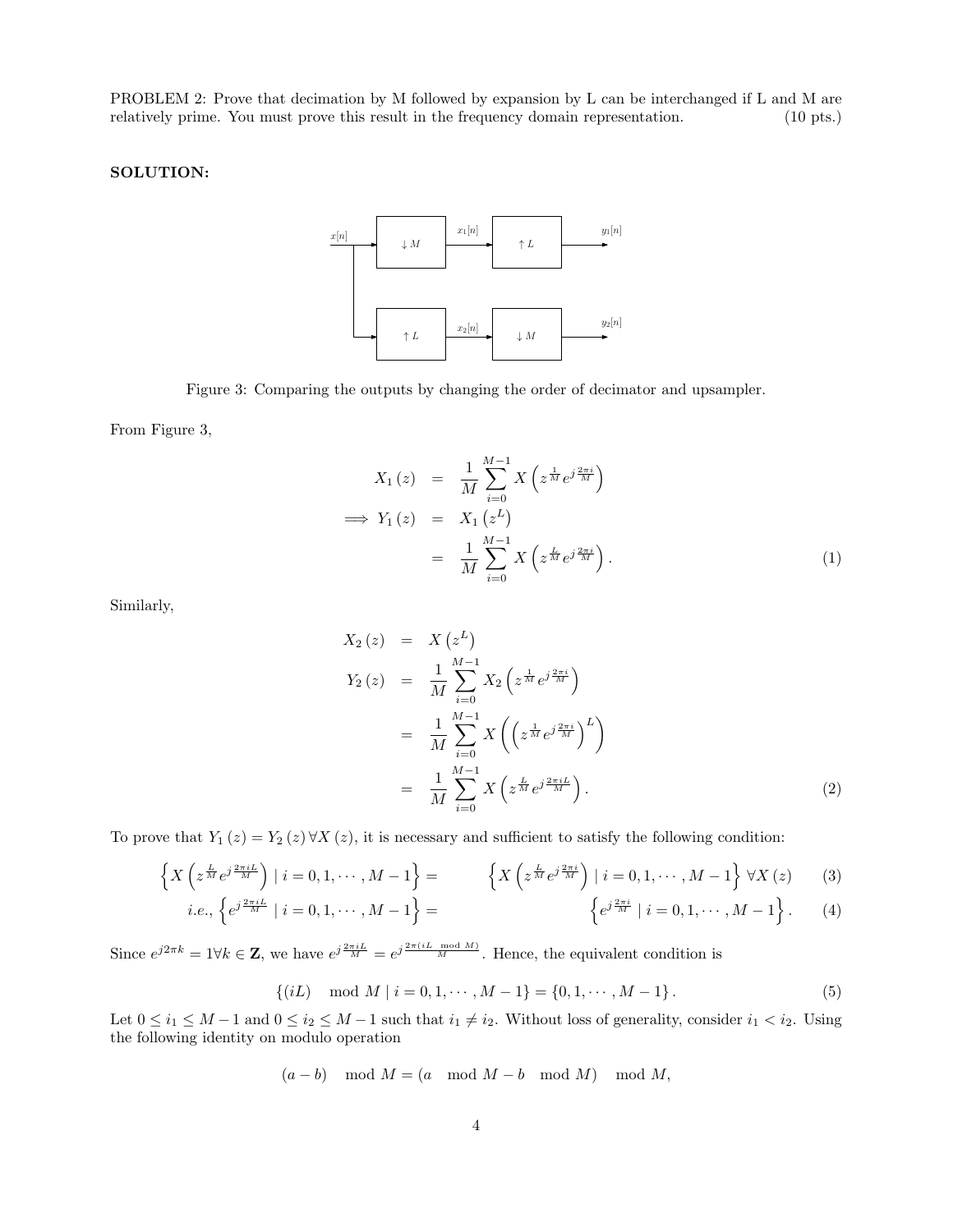we have,

$$
((i_1L) \mod M - (i_2L) \mod M) \mod M = ((i_1 - i_2)L) \mod M.
$$
 (6)

#### Case L and M are relatively prime:

Since  $0 < i_1 - i_2 < M$ , and  $gcd(L, M) = 1$ ,  $((i_1 - i_2) L) \mod M \neq 0$ . Therefore from (6),

 $((i_1L) \mod M - (i_2L) \mod M) \mod M \neq 0,$ 

 $\implies (i_1L) \mod M \neq (i_2L) \mod M.$ 

We have proved that  $i_1 \neq i_2 \implies (i_1L) \mod M \neq (i_2L) \mod M \,\forall i_1, i_2 \in \{0, 1, 2 \cdots, M-1\}$ . Therefore, when  $gcd(L, M) = 1$ , equation (5) holds true. Case M divides L:

Let  $L = P \times M$ ,  $P > 1$ . Therefore, it is possible to chose  $i_1 = i_2 + M$ . Under this condition,

$$
((i_1 - i_2)L) \mod M = (ML) \mod M = 0.
$$

Therefore,

$$
((i_1L) \mod M - (i_2L) \mod M) \mod M = 0
$$
  
 $\implies (i_1L) \mod M = (i_2L) \mod M.$ 

We have shown that for some choice of  $i_1 \neq i_2$ ,  $(i_1L) \mod M = (i_2L) \mod M$ . Hence, the values  $\{(iL) \mod M\}_{i=0}^{M-1}$  are not distinct. Therefore, when M divides L, equation (5) does not hold true. Case gcd  $(M, L) = G > 1$ :

Let  $M = G \times P_M$  and  $L = G \times P_L$ . We can chose  $i_1 = i_2 + G$ . Under this condition,  $e^{j2\pi \frac{iL}{M}} = e^{j2\pi \frac{iPL}{P_M}}$ . Therefore,  $\left\{e^{j2\pi \frac{iP_L}{P_M}} \mid i = 0, 1, \cdots, M-1\right\}$  has  $P_M$  distinct values. Therefore, equation (5) does not hold true under this condition.

Hence, the equation (5) holds true iff L and M are relatively prime. This proves that M fold decimator and  $L$  fold upsampler blocks can be interchanged iff  $L$  and  $M$  are relatively prime.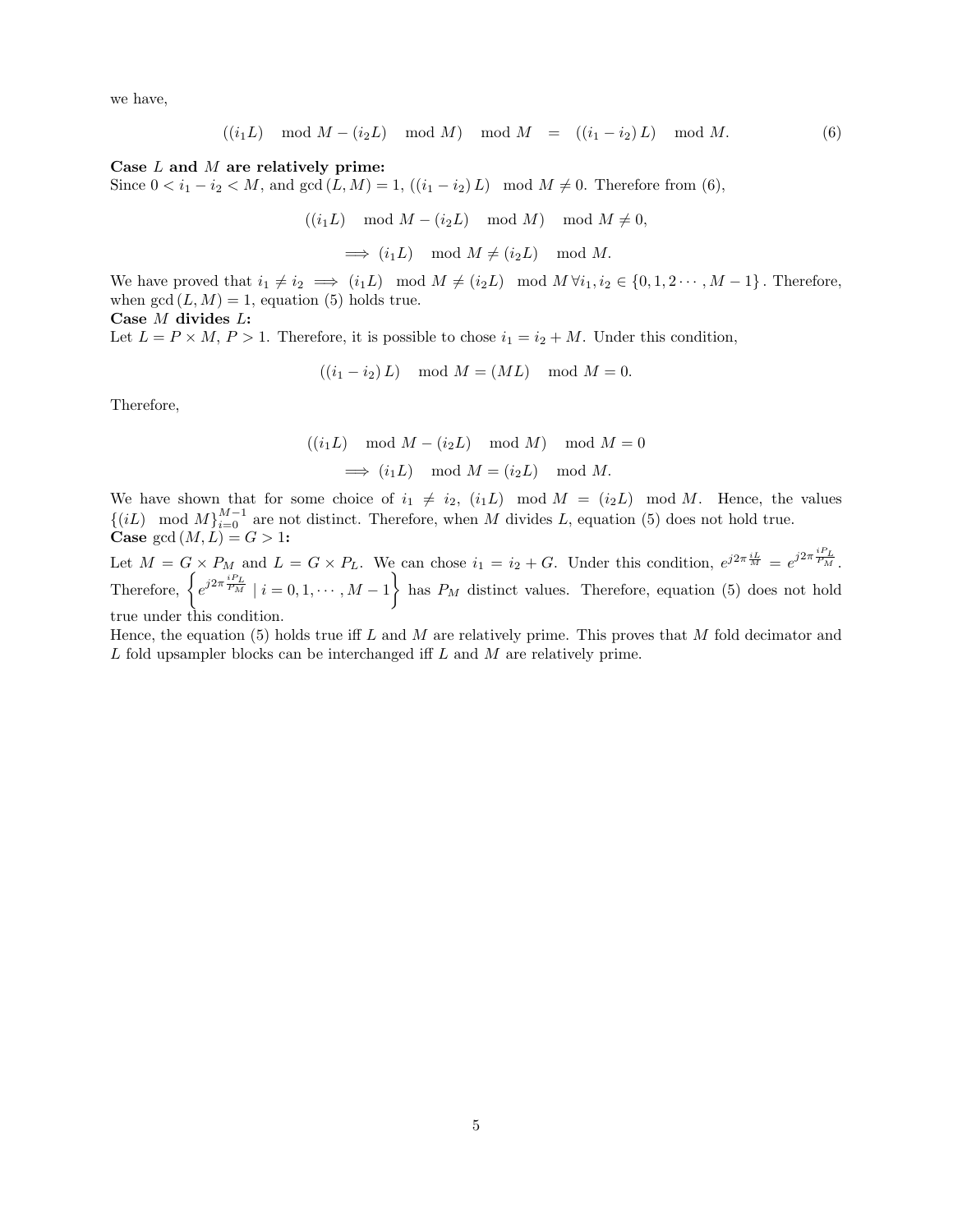PROBLEM 3: This problem has two parts

- A student was performing measurements on an oscillator. Over what period must the signal be averaged so that he can claim that the device was producing frequencies accurately up to 0.25 KHz? (5 pts.) so that he can claim that the device was producing frequencies accurately up to  $0.25 \text{ KHz}$ ?
- Suppose we are filtering a natural image using (a) 2D FFT (b) 2D Haar wavelet. Sketch the frequency resolution in the 2D  $\omega_1 - \omega_2$  frequency plane for both the cases. You can assume a N-level dyadic decomposition. (15pts.) decomposition.

#### SOLUTION:

a) By the time frequency uncertainty principle, we know that  $\sigma_{\omega}^2 \sigma_t^2 \geq \frac{1}{4}$ . Thus, if a student should claim that the device is producing frequencies accurately upto 0.25KHz, then,

$$
\sigma_{\omega}\sigma_t \geq \frac{1}{2} \Rightarrow \sigma_f \sigma_t \geq \frac{1}{4\pi} \Rightarrow 250 \times \sigma_t \geq \frac{1}{4\pi} \quad \text{(As } \sigma_f \leq 0.25 \text{KHz)}
$$
\n
$$
\sigma_t \geq \frac{1}{4\pi \times 250} = 318.31 \mu \text{s}
$$

Thus, the signal should be averaged over a period of atleast  $318.31 \mu s$  to claim that the device produces frequencies accurately upto 0.25 KHz.

The basic idea of this problem was to test the time-frequency uncertainty principle. If any variation of the uncertainty principle has been used, then marks have been awarded.

b) Consider the 2D image to be given by  $\{x[m,n]\}_{m,n}$ , then N-point 2D DFT is given as follows:

$$
X[k,l] = \frac{1}{\sqrt{NM}} \sum_{n=0}^{N-1} \sum_{m=0}^{N-1} x[m,n] e^{-j2\pi \left[\frac{mk+nl}{N}\right]}
$$

Note that the FFT representation corresponds to the coefficients of the signal expansion in terms of the exponential basis signals, namely,  $e^{-j2\pi \left[\frac{mk+nl}{N}\right]}$ . These basis signals have frequency increasing uniformly. Thus, the frequency resolution in the 2D  $\omega_1 - \omega_2$  frequency plane is uniform as shown in the figure below.



Similarly, the DWT representation corresponds to the coefficients of the signal expansion in terms of the Haar wavelet basis signals along the two axes of the image. In 1D, consider the signal to have  $M = 2^N$  samples.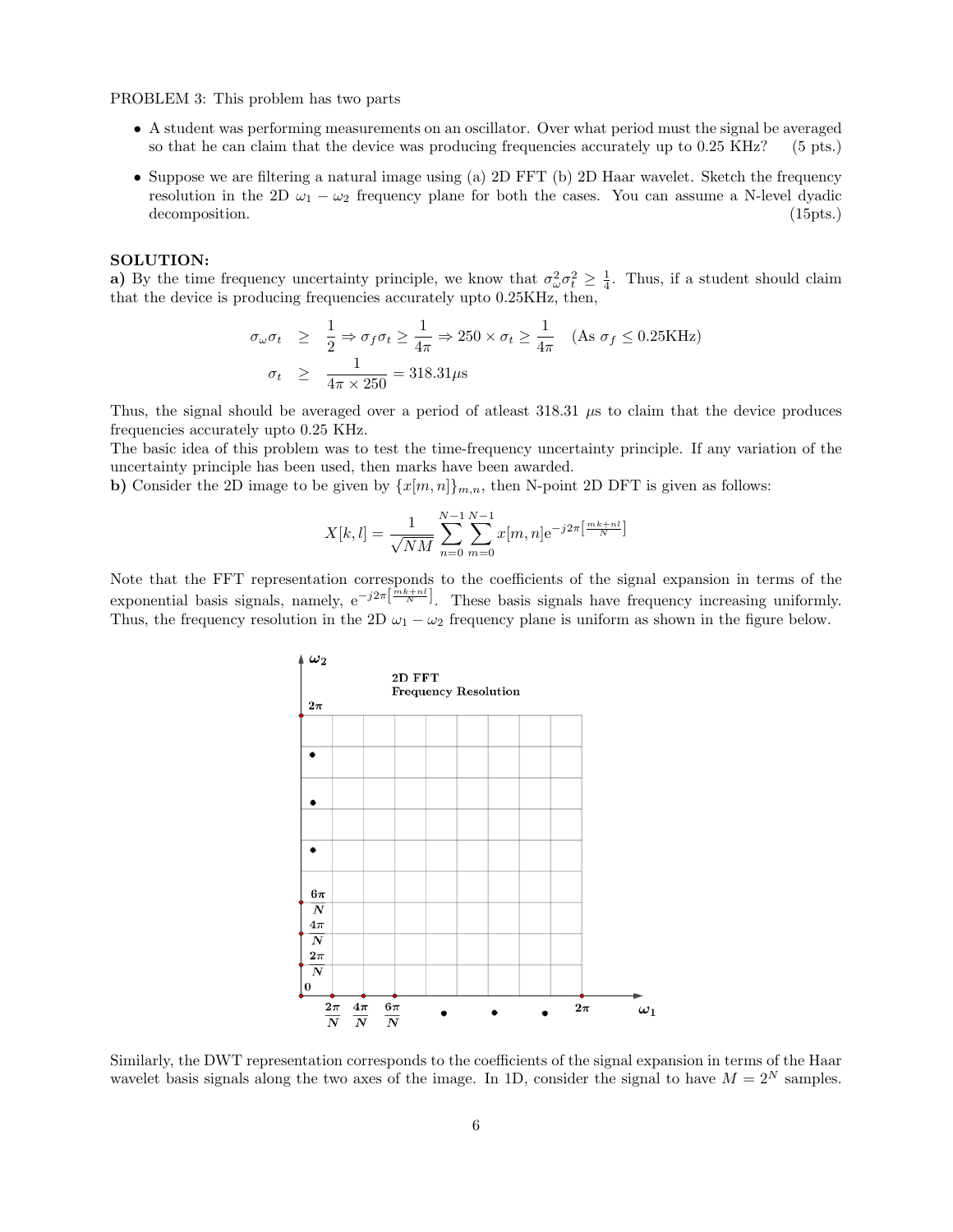The basis signals are given by  $\{\psi(t), \{\psi(2^{-1}t-k)\}_k, \ldots, \{\psi(2^{N-1}t-k)\}_k\}$ . The frequency resolution of the basis signals are decreasing dyadically. Note that for a discrete signal, the sampling frequency corresponds to  $2\pi$ . As image and music signals are low frequency signals, we consider the relative frequencies only from 0 to  $\frac{\pi}{2}$ . Thus, the frequency resolution in the frequency plane is dyadically spaced from  $\frac{\pi}{2^N}$  to  $\frac{\pi}{2}$ . Note that for the j<sup>th</sup> level, the frequency resolution is  $\frac{\pi}{2^j}$ . Similarly, for 2D too the frequency resolution in the 2D  $\omega_1 - \omega_2$ frequency plane is dyadically spaced as shown in the figure below.

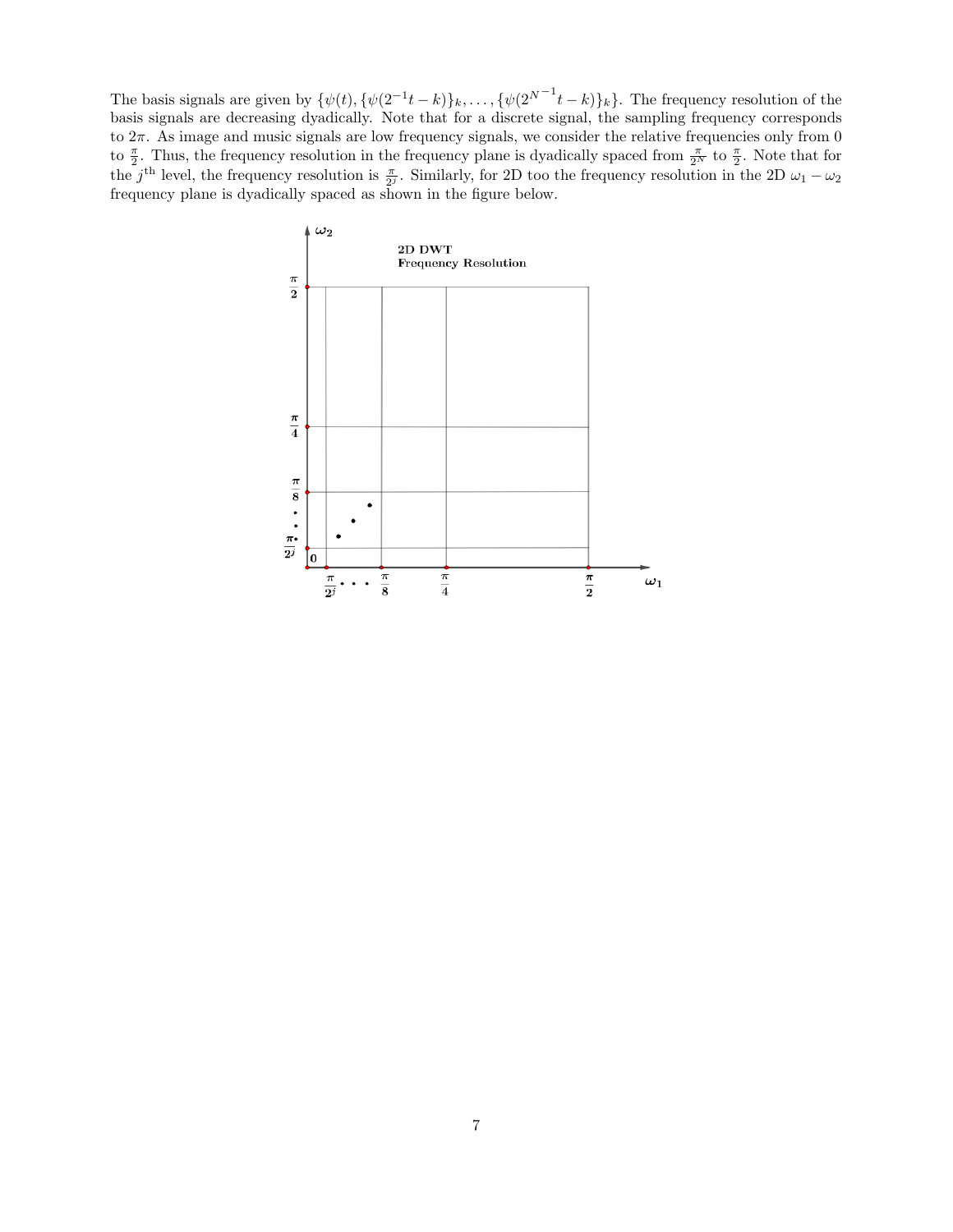PROBLEM 4: Consider a 3-channel filterbank with analysis filters  $H_0(z)$ ,  $H_1(z)$  and  $H_2(z)$  across first three branches respectively. Consider decimation rates over the three branches to be (a)  $(2,3,6)$  (b)  $(2,4,4)$ . Derive the conditions for alias free reconstruction from first principles. If the synthesis filters are  $F_0(z)$ ,  $F_1(z)$  and  $F_2(z)$ , obtain the alias free distortion function. (25 pts.)

# SOLUTION:

(a)



Figure 4: 3-channel filterbank with decimation rates (2,3,6)

Analysis filters -  $H_0(z)$ ,  $H_1(z)$ ,  $H_2(z)$ Synthesis filters -  $F_0(z)$ ,  $F_1(z)$ ,  $F_2(z)$ From Figure 4,

$$
X_0(z) = H_0(z)X(z),
$$
  
\n
$$
X_1(z) = H_1(z)X(z),
$$
  
\n
$$
X_2(z) = H_2(z)X(z).
$$
\n(7)

 $u_k[n]$  is obtained by downsampling  $x_k[n]$  where  $k = 0, 1, 2$ . For downsampling by  $M$ ,

$$
U_M(z) = \frac{1}{M} \sum_{k=0}^{M-1} X_0 \left( z^{\frac{1}{M}} \omega_M^k \right),
$$
 (8)

where  $\omega_M^k = e^{\frac{j2\pi k}{M}}$ . After downsampling, we get

$$
U_0(z) = \frac{1}{2} \sum_{k=0}^{1} X_0 \left( z^{\frac{1}{2}} \omega_2^k \right),
$$
  
\n
$$
U_1(z) = \frac{1}{3} \sum_{k=0}^{2} X_1 \left( z^{\frac{1}{3}} \omega_3^k \right),
$$
  
\n
$$
U_2(z) = \frac{1}{6} \sum_{k=0}^{5} X_2 \left( z^{\frac{1}{6}} \omega_6^k \right).
$$
\n(9)

 $v_k[n]$  is obtained by upsampling  $u_k[n]$  where  $k = 0, 1, 2$ . For upsampling by  $L$ ,

$$
V_k(z) = U_k(z^L) \tag{10}
$$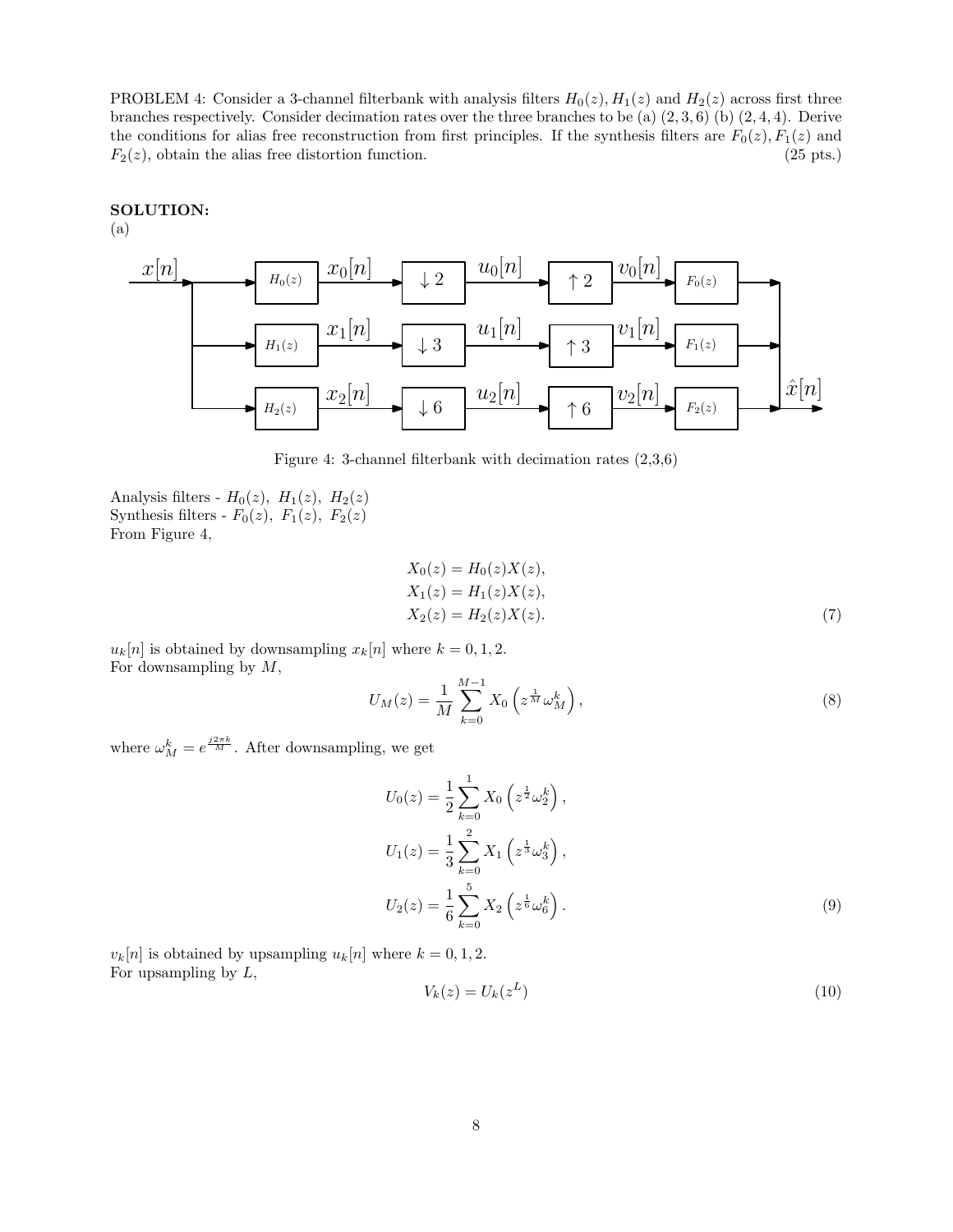After upsampling, we get

$$
V_0(z) = U_0(z^2) = \frac{1}{2} \sum_{k=0}^{1} X_0 (z\omega_2^k),
$$
  
\n
$$
V_1(z) = U_1(z^3) = \frac{1}{3} \sum_{k=0}^{2} X_1 (z\omega_3^k),
$$
  
\n
$$
V_2(z) = U_2(z^6) = \frac{1}{6} \sum_{k=0}^{5} X_2 (z\omega_6^k).
$$
\n(11)

At the output, we have

$$
\hat{X}(z) = \sum_{l=0}^{2} F_l(z) V_l(z)
$$
\n
$$
= F_0(z) V_0(z) + F_1(z) V_1(z) + F_2(z) V_2(z)
$$
\n
$$
= \left(F_0(z) \times \frac{1}{2} \sum_{k=0}^{1} X_0 (z \omega_2^k) \right) + \left(F_1(z) \times \frac{1}{3} \sum_{k=0}^{2} X_1 (z \omega_3^k) \right)
$$
\n
$$
+ \left(F_2(z) \times \frac{1}{6} \sum_{k=0}^{5} X_2 (z \omega_6^k) \right)
$$
\n(12)

Using  $(7)$  in  $(12)$  we get

$$
\hat{X}(z) = \left(F_0(z) \times \frac{1}{2} \sum_{k=0}^1 H_0(z\omega_2^k) X(z\omega_2^k)\right) + \left(F_1(z) \times \frac{1}{3} \sum_{k=0}^2 H_1(z\omega_3^k) X(z\omega_3^k)\right) \n+ \left(F_2(z) \times \frac{1}{6} \sum_{k=0}^5 H_2(z\omega_6^k) X(z\omega_6^k)\right) \n= F_0(z) \times \frac{1}{2} \sum_{k=0}^1 H_0(z) X(z) + F_0(z) \times \frac{1}{2} \sum_{k=0}^1 H_0(z) X(z\omega_2^k) \n+ F_1(z) \times \frac{1}{3} \sum_{k=0}^2 H_1(z) X(z) + F_1(z) \times \frac{1}{3} \sum_{k=0}^2 H_1(z) X(z\omega_3^k) \n+ F_2(z) \times \frac{1}{6} \sum_{k=0}^5 H_2(z) X(z) + F_2(z) \times \frac{1}{6} \sum_{k=0}^5 H_2(z) X(z\omega_6^k)
$$

In the expression of  $\hat{X}(z)$  above, all the terms scaling with  $\omega_M^k$  result in aliasing. Hence for zero aliasing, these terms should be zero. Alias free condition:

$$
\frac{1}{2}H_0(-z)F_0(z) + \frac{1}{3}F_1(z)\sum_{k=1}^2 H_1(z\omega_3^k) + \frac{1}{6}F_2(z)\sum_{k=1}^5 H_2(z\omega_6^k) = 0
$$
\n(13)

For alias free distortion function, consider

$$
\hat{X}(z) = X(z)T(z),\tag{14}
$$

where  $T(z)$  results in alias free output  $\hat{X}(z)$  from  $X(z)$ . When condition (13) is satisfied, we get

$$
\hat{X}(z) = \frac{1}{2}H_0(z)F_0(z)X(z) + \frac{1}{3}H_1(z)F_1(z)X(z) + \frac{1}{6}H_2(z)F_2(z)X(z)
$$
\n(15)

$$
= \left[\frac{1}{2}H_0(z)F_0(z) + \frac{1}{3}H_1(z)F_1(z) + \frac{1}{6}H_2(z)F_2(z)\right]X(z)
$$
\n(16)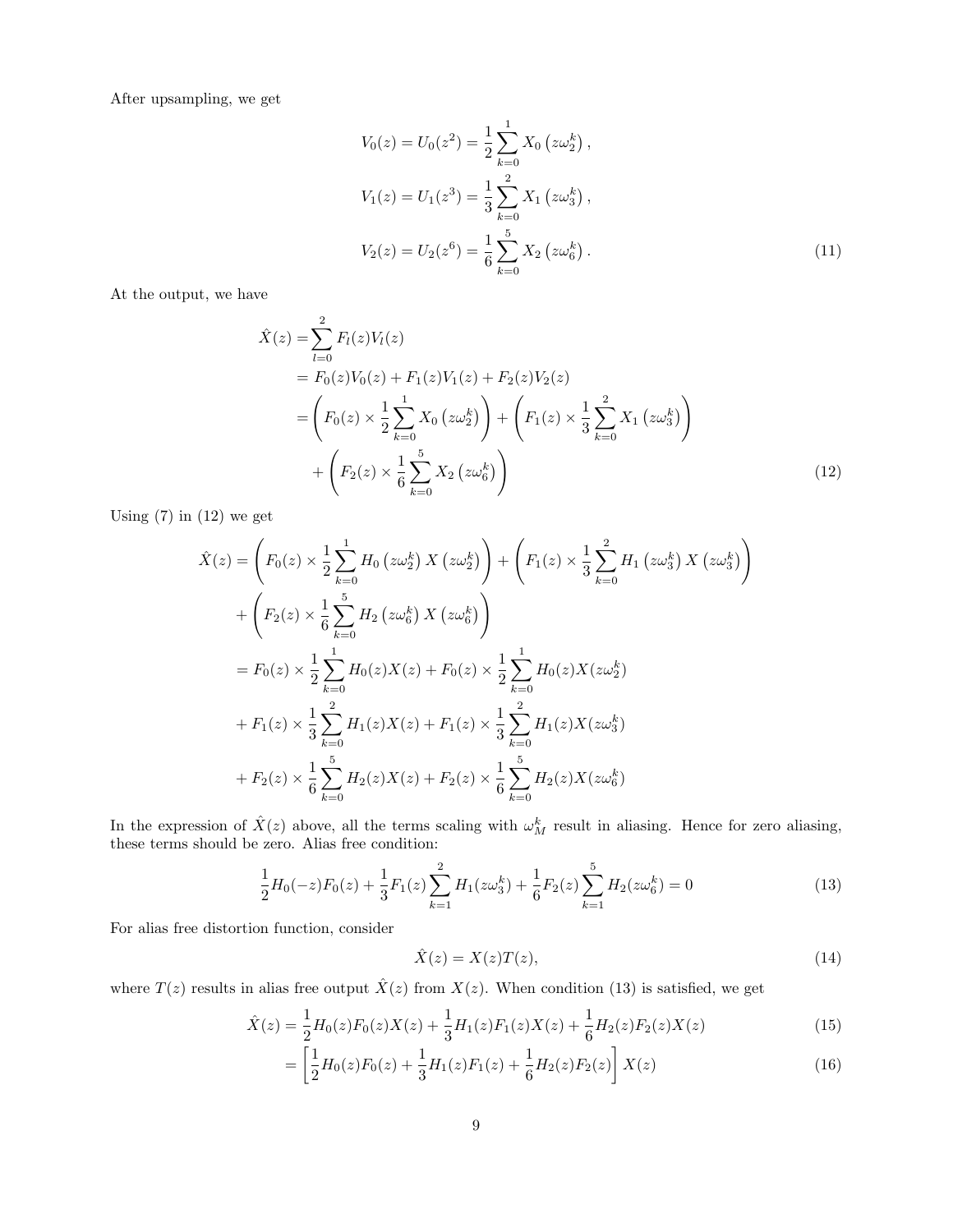Comparing (14) and (16) we get Alias free distortion function:

$$
T(z) = \frac{1}{2}H_0(z)F_0(z) + \frac{1}{3}H_1(z)F_1(z) + \frac{1}{6}H_2(z)F_2(z)
$$
\n(17)

(b)



Figure 5: 3-channel filterbank with decimation rates (2,4,4)

Analysis filters -  $H_0(z)$ ,  $H_1(z)$ ,  $H_2(z)$ Synthesis filters -  $F_0(z)$ ,  $F_1(z)$ ,  $F_2(z)$ From Figure 5,

$$
X_0(z) = H_0(z)X(z),
$$
  
\n
$$
X_1(z) = H_1(z)X(z),
$$
  
\n
$$
X_2(z) = H_2(z)X(z).
$$
\n(18)

 $u_k[n]$  is obtained by downsampling  $x_k[n]$  where  $k = 0, 1, 2$ . For downsampling by  $M$ ,

$$
U_M(z) = \frac{1}{M} \sum_{k=0}^{M-1} X_0 \left( z^{\frac{1}{M}} \omega_M^k \right), \tag{19}
$$

where  $\omega_M^k = e^{\frac{j2\pi k}{M}}$ . After downsampling, we get

$$
U_0(z) = \frac{1}{2} \sum_{k=0}^{1} X_0 \left( z^{\frac{1}{2}} \omega_2^k \right),
$$
  
\n
$$
U_1(z) = \frac{1}{4} \sum_{k=0}^{3} X_1 \left( z^{\frac{1}{4}} \omega_4^k \right),
$$
  
\n
$$
U_2(z) = \frac{1}{4} \sum_{k=0}^{3} X_2 \left( z^{\frac{1}{4}} \omega_4^k \right).
$$
\n(20)

 $v_k[n]$  is obtained by upsampling  $u_k[n]$  where  $k = 0, 1, 2$ . For upsampling by  $L$ ,

$$
V_k(z) = U_k(z^L) \tag{21}
$$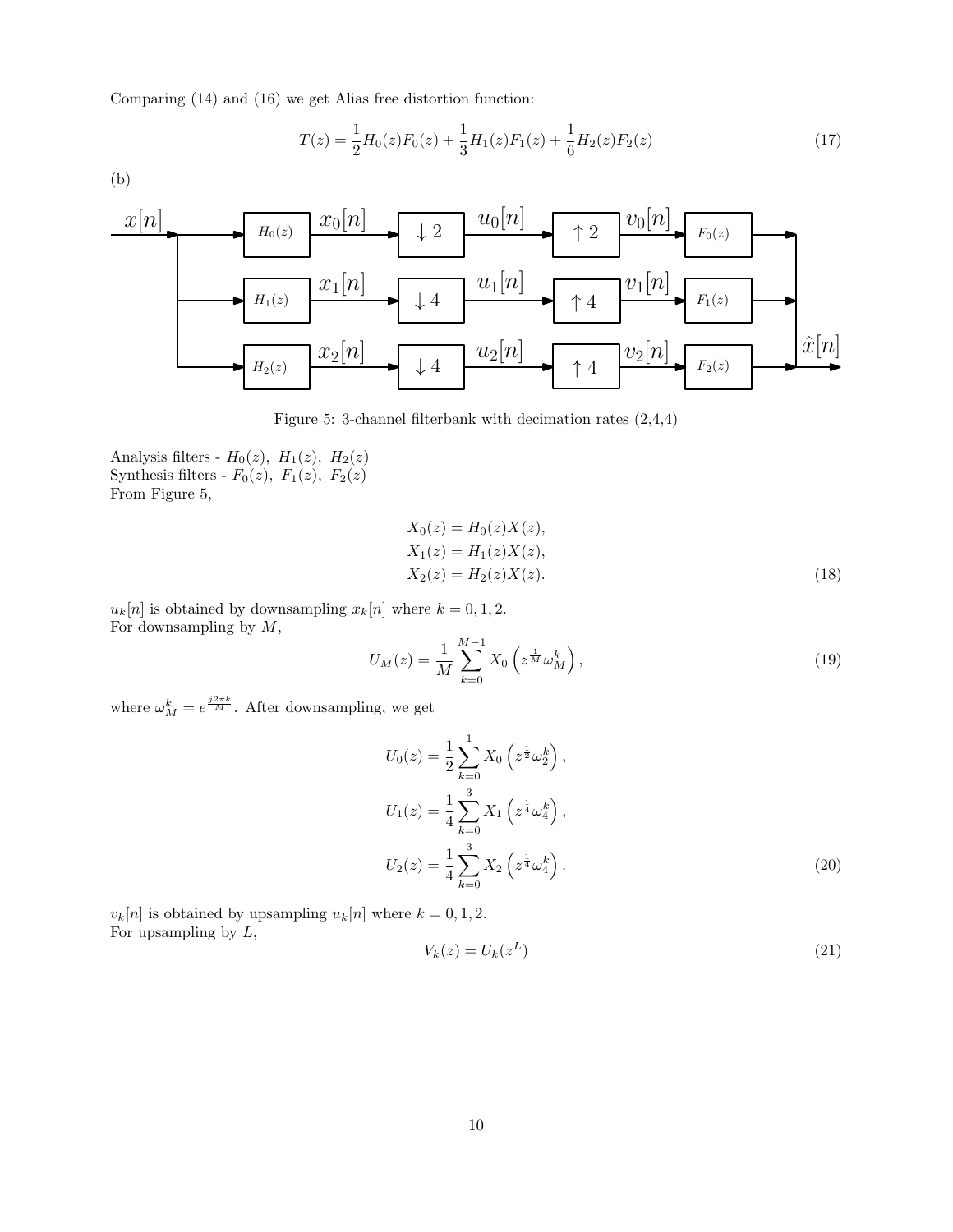After upsampling, we get

$$
V_0(z) = U_0(z^2) = \frac{1}{2} \sum_{k=0}^{1} X_0 (z\omega_2^k),
$$
  
\n
$$
V_1(z) = U_1(z^4) = \frac{1}{4} \sum_{k=0}^{3} X_1 (z\omega_4^k),
$$
  
\n
$$
V_2(z) = U_2(z^4) = \frac{1}{4} \sum_{k=0}^{3} X_2 (z\omega_4^k).
$$
\n(22)

At the output, we have

$$
\hat{X}(z) = \sum_{l=0}^{2} F_l(z) V_l(z)
$$
\n
$$
= F_0(z) V_0(z) + F_1(z) V_1(z) + F_2(z) V_2(z)
$$
\n
$$
= \left( F_0(z) \times \frac{1}{2} \sum_{k=0}^{1} X_0 (z \omega_2^k) \right) + \left( F_1(z) \times \frac{1}{4} \sum_{k=0}^{3} X_1 (z \omega_4^k) \right)
$$
\n
$$
+ \left( F_2(z) \times \frac{1}{4} \sum_{k=0}^{3} X_2 (z \omega_4^k) \right)
$$
\n(23)

Using  $(18)$  in  $(23)$  we get

$$
\hat{X}(z) = \left(F_0(z) \times \frac{1}{2} \sum_{k=0}^{1} H_0(z\omega_2^k) X(z\omega_2^k)\right) + \left(F_1(z) \times \frac{1}{4} \sum_{k=0}^{3} H_1(z\omega_4^k) X(z\omega_4^k)\right) + \left(F_2(z) \times \frac{1}{4} \sum_{k=0}^{3} H_2(z\omega_4^k) X(z\omega_4^k)\right)
$$
\n(24)

We have  $\omega_M^0 = 1$  and the terms that result in aliasing are of the form  $X(z\omega_M^k)$ ,  $k \neq 0$ . From (24), the alias free condition is  $\frac{3}{1}$   $\frac{3}{1}$   $\frac{3}{1}$   $\frac{3}{1}$ 

$$
\frac{1}{2}H_0(-z)F_0(z) + \frac{1}{4}\sum_{k=1}^3 H_1(z\omega_3^k)F_1(z) + \frac{1}{4}\sum_{k=1}^3 H_2(z\omega_4^k)F_2(z) = 0
$$
\n(25)

To obtain the alias free distortion function, consider

$$
\hat{X}(z) = X(z)T(z),\tag{26}
$$

where  $T(z)$  results in alias free output  $\hat{X}(z)$  from  $X(z)$ . When condition (25) is satisfied, we get

$$
\hat{X}(z) = \left[\frac{1}{2}F_0(z)H_0(z) + \frac{1}{4}F_1(z)H_1(z) + \frac{1}{4}F_2(z)H_2(z)\right]X(z)
$$
\n(27)

Therefore, the alias free distortion function is given by,

$$
T(z) = \frac{1}{2}F_0(z)H_0(z) + \frac{1}{4}F_1(z)H_1(z) + \frac{1}{4}F_2(z)H_2(z)
$$
\n(28)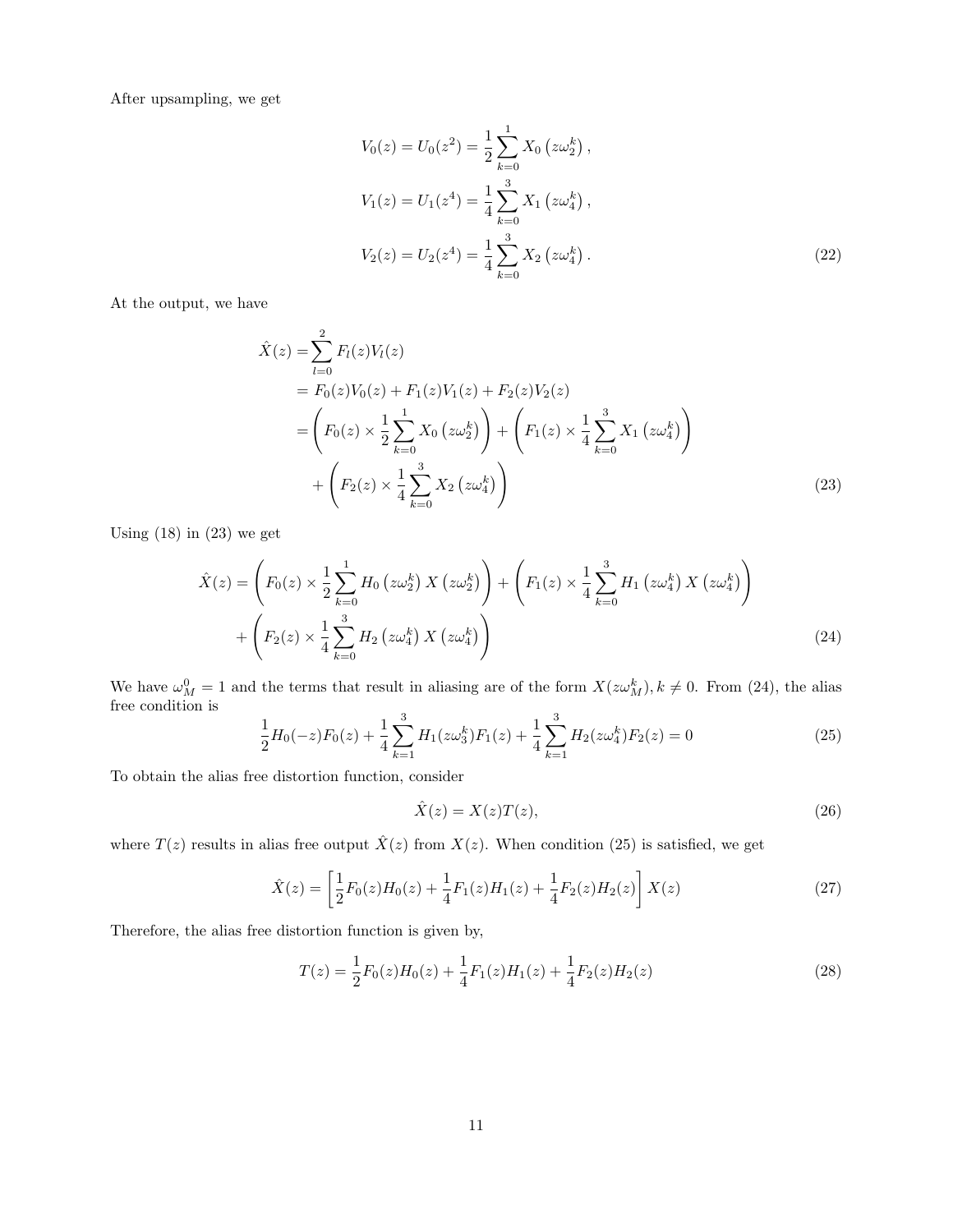PROBLEM 5: Let  $H_0(z) = 1 + 2z^{-1} + 4z^{-2} + 2z^{-3} + z^{-4}$ . The analysis filters are quadrature mirror symmetric. Draw an implementation for the pair  $\left[ H_0(z)$   $H_1(z) \right]$  in the form of a uniform DFT analysis bank, explicitly showing the polyphase components, the  $2 \times 2$  IDFT box and relevant details. (20 pts.)

#### SOLUTION:

We have,

$$
H_0(z) = 1 + 2z^{-1} + 4z^{-2} + 2z^{-3} + z^{-4}.
$$
\n(29)

Let another analysis filter be  $H_1(z)$ . It is said in the question that the analysis filters are quadrature mirror symmetric, hence,

$$
H_1(z) = H_0(-z)
$$
\n(30)

 $H_0(z)$  can be written in polyphase form, i.e.,

$$
H_0(z) = E_{00}(z^2) + z^{-1} E_{01}(z^2)
$$
\n(31)

Simplifying  $H_0(z)$ , we have,

$$
H_0(z) = 1 + 4z^{-2} + z^{-4} + z^{-1}(2 + 2z^{-2})
$$
\n(32)

From equation (31) and (32) we have,

$$
E_{00}(z^2) = 1 + 4z^{-2} + z^{-4}
$$
\n(33)

$$
E_{01}(z^2) = 2(1 + z^{-2})\tag{34}
$$

From (30) we have,

$$
H_1(z) = 1 - 2z^{-1} + 4z^{-2} - 2z^{-3} + z^{-4}
$$
  
=  $(1 + 4z^{-2} + z^{-4}) + z^{-1}(-2 - 2z^{-2})$  (35)

Similarly, the polyphase components of  $H_1(z)$  are given by,

$$
E_{10}(z^2) = 1 + 4z^{-2} + z^{-4}
$$
\n(36)

$$
E_{11}(z^2) = -2 - 2z^{-2} \tag{37}
$$

Comparing equations (33), (34) with equations (36), (37) respectively we obtain,

$$
E_{00}(z^2) = E_{10}(z^2)
$$
\n(38)

$$
E_{01}(z^2) = -E_{11}(z^2)
$$
\n(39)

For simplicity we consider

$$
E_{00}(z^2) = E_{10}(z^2) = E_0(z^2)
$$
  

$$
E_{01}(z^2) = -E_{11}(z^2) = E_1(z^2)
$$

where,  $E_0(z^2) = 1 + 4z^{-2} + z^{-4}$  and  $E_1(z^2) = 2(1 + z^{-2})$ . Writing up in matrix form, we have

$$
\begin{bmatrix} H_0(z) \\ H_1(z) \end{bmatrix} = \begin{bmatrix} 1 & 1 \\ 1 & -1 \end{bmatrix} \begin{bmatrix} E_0(z^2) \\ z^{-1}E_1(z^2) \end{bmatrix}
$$
 (40)

Now, the two point IDFT matrix is given by,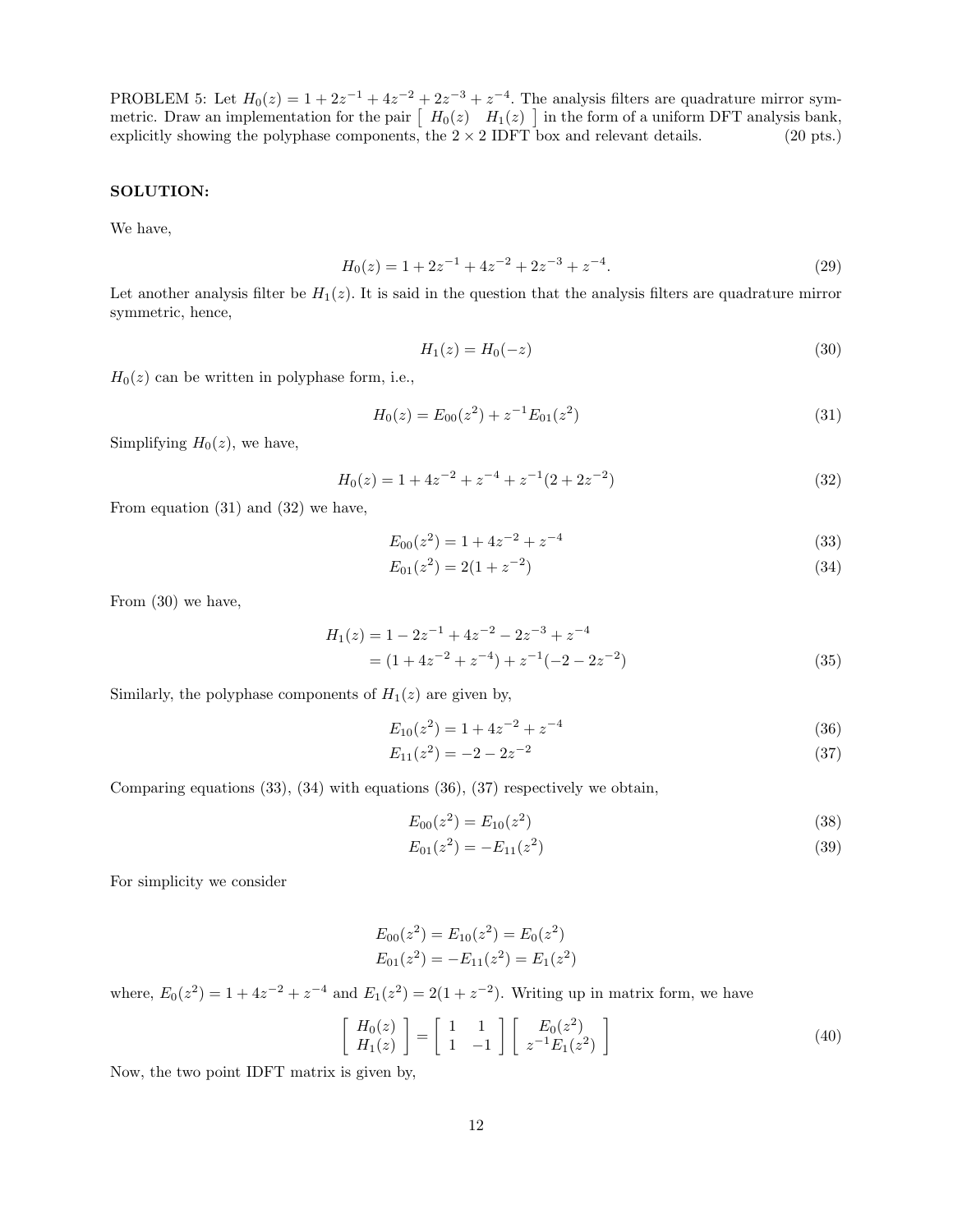$$
\begin{bmatrix} e^{\frac{-j2\pi(0)}{2}} & e^{\frac{-j2\pi(0)}{2}} \\ e^{\frac{-j2\pi(0)}{2}} & e^{\frac{-j2\pi(1)}{2}} \end{bmatrix} = \begin{bmatrix} 1 & 1 \\ 1 & -1 \end{bmatrix} = W_N^*
$$
 (41)

Therefore, we have,

$$
\begin{bmatrix} H_0(z) \\ H_1(z) \end{bmatrix} = \begin{bmatrix} W_N^* \end{bmatrix} \begin{bmatrix} E_0(z^2) \\ z^{-1} E_1(z^2) \end{bmatrix}
$$
\n(42)

Above can be represented as shown in the Figure 6.



Figure 6: Implementation of the pair  $\left[f_{0}(z)$   $H_{1}(z)\right]$  where,  $E_{0}(z^{2}) = 1 + 4z^{-2} + z^{-4}$  and  $E_{1}(z^{2}) = 1 + 4z^{-2} + 4z^{-4}$  $2(1+z^{-2})$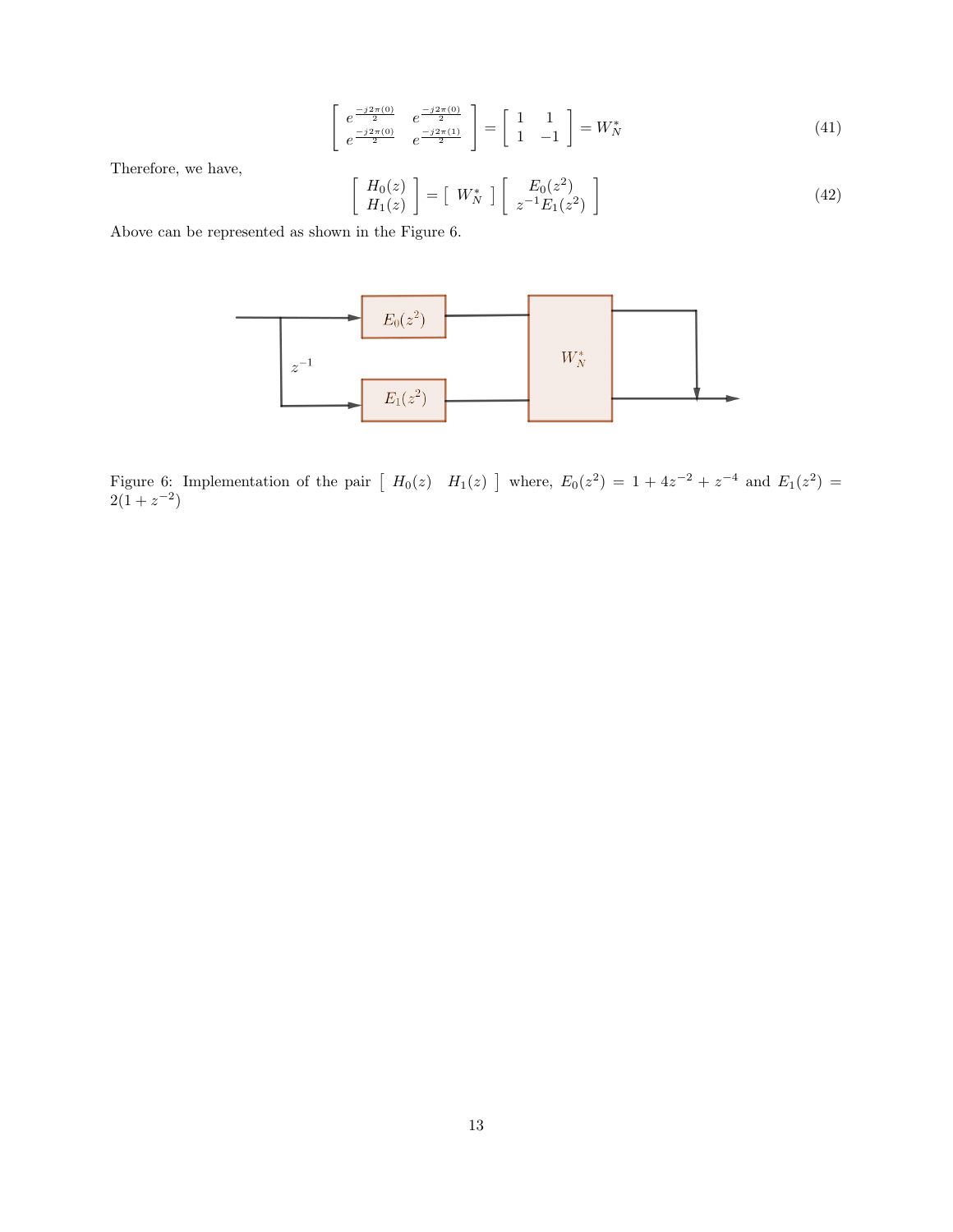PROBLEM 6: Expand the signal  $s(t) = t^3$  in the interval [0,1] using Haar wavelets up to a resolution of  $0.25.$  (10 pts.)

#### SOLUTION:

We have the signal  $s(t) = t^3$  over the interval [0,1]. We need to represent this signal in terms of the Haar wavelet basis upto a resolution of 0.25. We know that the scaling function of the Haar basis is given as follows:

$$
\phi(t) = \begin{cases} 1 & 0 \le t < 1 \\ 0 & \text{else} \end{cases}
$$

The Haar wavelet is given by:

$$
\psi(t) = \begin{cases} 1 & 0 \le t < 0.5 \\ -1 & 0.5 \le t < 1 \\ 0 & \text{else} \end{cases}
$$

The Haar wavelet basis comprises of the scaling function and the scaled and shifted versions of the Haar wavelet namely,

$$
B = \left\{ \phi(t), \psi_{n,k}(t)_{n,k} \right\} \quad \text{where } n, k \in \mathbb{Z}
$$

where  $\psi_{n,k}(t) = 2^{n/2}\psi(2^n t - k)$ . These form an orthonormal basis. Thus, we can represent the signal as follows:

$$
s(t) = a\phi(t) + \sum_{n,k} b_{n,k} \psi_{n,k}(t), \text{ where } a = \langle \phi(t), s(t) \rangle, b_{n,k} = \langle \psi_{n,k}(t), s(t) \rangle
$$

To obtain the representation for the signal  $s(t)$  upto a resolution of 0.25, we need to only consider the projection of the signal onto the space spanned by  $\phi(t)$ ,  $\psi_{0,0}(t)$ ,  $\psi_{1,0}(t)$  and  $\psi_{1,1}(t)$  as the other signals have resolution greater than 0.25. We compute the coefficients  $a, b_{0,0}, b_{1,0}$  and  $b_{1,1}$  as follows:

$$
a = \int_{-\infty}^{\infty} \phi(t)s(t)dt = \int_{0}^{1} t^{3}dt = \frac{t^{4}}{4} \Big|_{0}^{1} = \frac{1}{4}
$$
  
\n
$$
b_{0,0} = \int_{-\infty}^{\infty} \psi_{0,0}(t)s(t)dt = \int_{0}^{0.5} t^{3}dt - \int_{0.5}^{1} t^{3}dt = \frac{t^{4}}{4} \Big|_{0}^{0.5} - \frac{t^{4}}{4} \Big|_{0.5}^{1} = -\frac{7}{32}
$$
  
\n
$$
b_{1,0} = \int_{-\infty}^{\infty} \psi_{1,0}(t)s(t)dt = \int_{0}^{0.25} \sqrt{2}t^{3}dt - \int_{0.25}^{0.5} \sqrt{2}t^{3}dt = \frac{\sqrt{2}t^{4}}{4} \Big|_{0}^{0.25} - \frac{\sqrt{2}t^{4}}{4} \Big|_{0.25}^{0.5} = -\frac{7}{256\sqrt{2}}
$$
  
\n
$$
b_{1,1} = \int_{-\infty}^{\infty} \psi_{1,1}(t)s(t)dt = \int_{0.5}^{0.75} \sqrt{2}t^{3}dt - \int_{0.75}^{1} \sqrt{2}t^{3}dt = \frac{\sqrt{2}t^{4}}{4} \Big|_{0.5}^{0.75} - \frac{\sqrt{2}t^{4}}{4} \Big|_{0.75}^{1} = -\frac{55}{256\sqrt{2}}
$$

Thus, the representation of the signal upto a resolution of 0.25 is given as,

$$
s_{\text{approx}}(t) = \frac{1}{4}\phi(t) - \frac{7}{32}\psi_{0,0}(t) - \frac{7}{256\sqrt{2}}\psi_{1,0}(t) - \frac{55}{256\sqrt{2}}\psi_{1,1}(t)
$$
  

$$
= \frac{1}{4}\phi(t) - \frac{7}{32}\psi(t) - \frac{7}{256}\psi(2t) - \frac{55}{256}\psi(2t - 1)
$$

As the question mentions Haar wavelets, the above answer is the expected answer. If the signal is expanded using the Haar basis, then partial marks is awarded. The solution using Haar basis is as follows: As the resolution is 0.25, we consider the basis to be:

$$
B = \{ \phi_{2,k}(t) = 2\phi(4t - k) \}_k \quad \text{where } k \in \mathbb{Z}
$$

These form an orthonormal basis. Thus, we can represent the signal as follows:

$$
s(t) = \sum_{k} c_k \phi_{2,k}(t), \text{ where } c_k = \langle \phi_{2,k}(t), s(t) \rangle
$$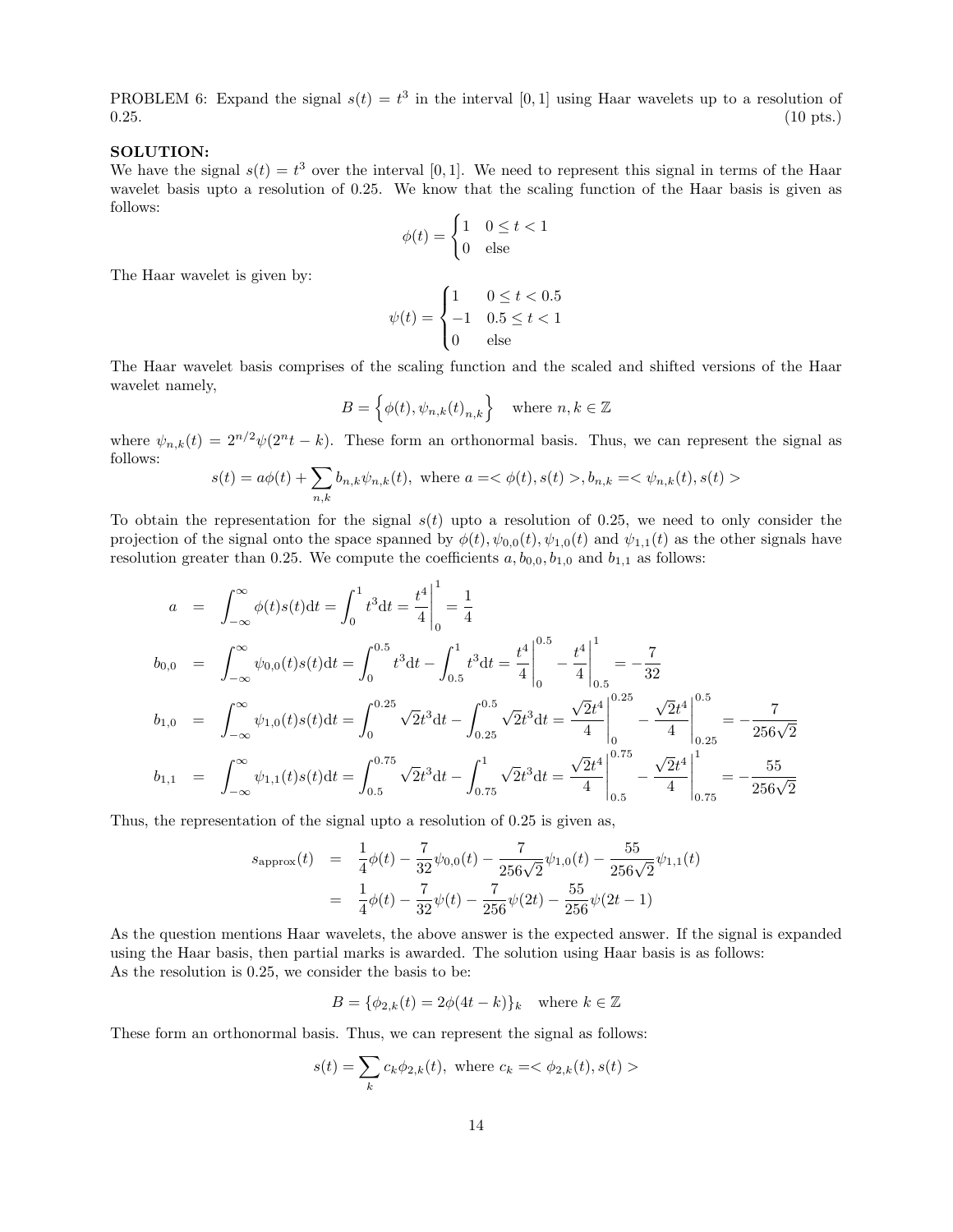To obtain the representation for  $s(t)$  upto a resolution of 0.25, we need to only consider the projection of the signal onto the space spanned by  $\phi_{2,0}(t), \phi_{2,1}(t), \phi_{2,2}(t)$  and  $\phi_{2,3}(t)$ . We compute the coefficients  $c_0, c_1, c_2$ and  $c_3$  as follows:

$$
c_k = \int_{-\infty}^{\infty} \phi_{2,k}(t)s(t)dt = \int_{k/4}^{(k+1)/4} 2t^3 dt = \frac{t^4}{2} \Big|_{k/4}^{(k+1)/4} = \frac{1}{512}((k+1)^4 - k^4)
$$
  
\n
$$
\Rightarrow c_0 = \frac{1}{512}, \ c_1 = \frac{15}{512}, \ c_2 = \frac{65}{512}, \ c_3 = \frac{175}{512}.
$$

Thus, the representation of the signal upto a resolution of 0.25 is given as,

$$
s'_{\text{approx}}(t) = \frac{1}{512} \phi_{2,0}(t) + \frac{15}{512} \phi_{2,1}(t) + \frac{65}{512} \phi_{2,2}(t) + \frac{175}{512} \phi_{2,3}(t)
$$
  
= 
$$
\frac{1}{256} \phi(4t) + \frac{15}{256} \phi(4t - 1) + \frac{65}{256} \phi(4t - 2) + \frac{175}{256} \phi(4t - 3)
$$